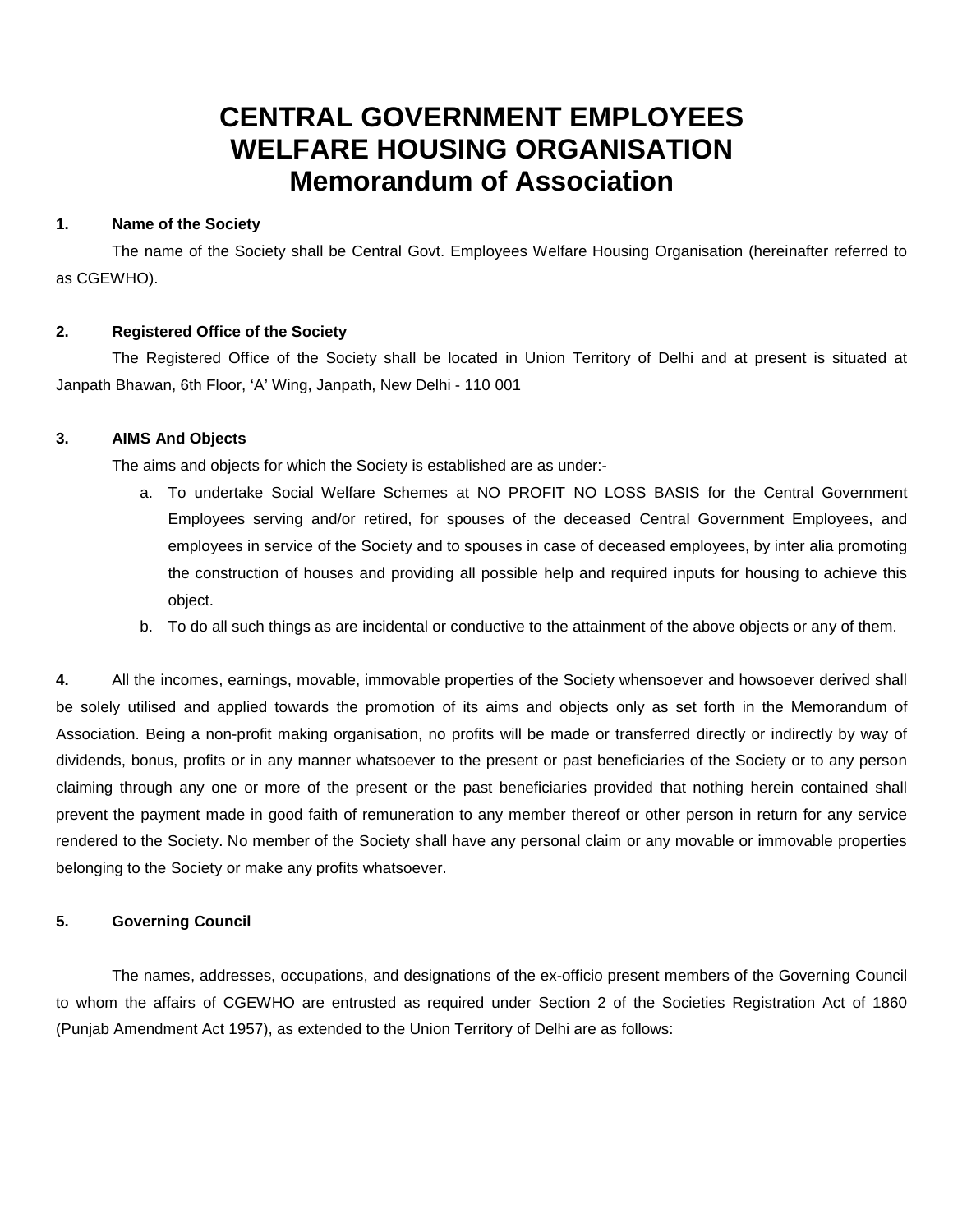|     | Name & Residential<br><b>Address</b><br>Smt/Shri                               | <b>Occupation</b>                                                      | <b>Designation</b><br>in Society                    |
|-----|--------------------------------------------------------------------------------|------------------------------------------------------------------------|-----------------------------------------------------|
| 1.  | K. C. Sivaramakrishnan<br>C-11/81, Moti Bagh                                   | Secretary<br>Min of Urban Devlp                                        | President                                           |
| 2.  | G. N. Tandon<br>4/3, M. S. Flats<br>Shahjahan Road, New Delhi-11               | Addl. Secretary (Exp.)<br>Min. of Finance                              | Member                                              |
| 3.  | K. L. Mohanpuria<br>D-51, Govt Quarters<br>Dev Nagar, New Delhi-5              | Addl. Secretary (Legislative Deptt.)<br>Min. of Law                    | Member                                              |
| 4.  | M. Dandapani<br>D7/1 S-13, R K Puram<br>New Delhi-23                           | Secretary<br>Min. of Personnel<br>PG & Pension                         | Member                                              |
| 5.  | Smt. Krishna Singh<br>D-1/127, Chankya Puri<br>New Delhi                       | Joint Secretary (Staff Welfare)<br>Min of Personnel<br>PG & Pension    | Member                                              |
| 6.  | P. S. A. Sundaram<br>C-1-1, M. S. Flats<br>S-13, R. K. Puram,<br>New Delhi     | Joint Secretary (Housing)<br>Min. of Urban Dev.                        | Member                                              |
| 7.  | S. K. Sharma<br>241, Asiad Village<br>New Delhi-49                             | Chairman-cum-<br><b>Managing Director</b><br><b>HUDCO</b>              | Member                                              |
| 8.  | B. Bhattacharya<br>C-11/57, Moti Bagh<br>New Delhi-2                           | Joint Secretary (Finance)<br>Min. of Urban Dev.                        | Member                                              |
| 9.  | Seshibushan Rao<br>112/6, Unit II<br>S.E.Railway, Garden Reach,<br>Calcutta-43 | Leader of the<br><b>Staff Side</b><br><b>National Council</b><br>(JCM) | Member                                              |
| 10. | A. K. Samantray<br>D-II/A/65, Nanakpura<br>New Delhi                           | Director (Housing)<br>Min. of Urban Dev.                               | Member-Secy.<br>& Chief<br><b>Executive Officer</b> |
| 11. | P. R. Ramakrishnan<br>D-II/2, Kidwai Nagar (East)<br>New Delhi                 | Director (Finance)<br>Min. of Urban Dev.                               | Member-<br>Treasurer                                |

**6.** We the undersigned are desirous of forming a Society namely "Central Government Employees Welfare Housing Organisation' under the Societies Registration Act XXI of 1860(Punjab Amendment Act 1957) as extended to the Union Territory of Delhi in pursuance of this Memorandum of Association:-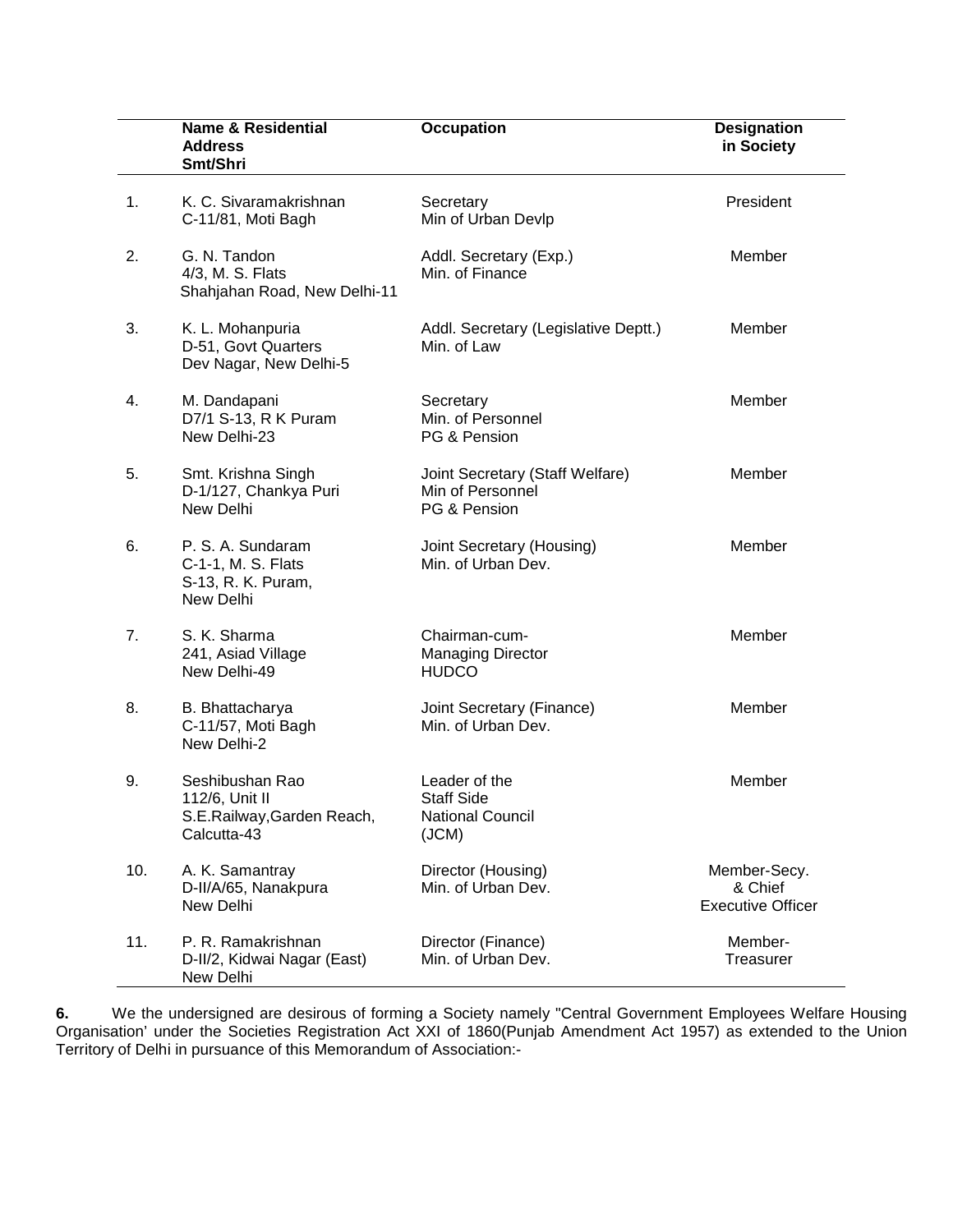| <b>Name &amp; Residential</b><br><b>Address</b>                                    | <b>Occupation</b>                                                    | <b>Signature</b> |
|------------------------------------------------------------------------------------|----------------------------------------------------------------------|------------------|
| Shri                                                                               |                                                                      |                  |
| K. C. Sivaramakrishnan<br>11/81, Moti Bagh<br>New Delhi-21                         | Secretary<br>Min. of Urban Dev.                                      | Sd               |
| G. N. Tandon<br>A/3 M. S. Flats, Shahjahan Road                                    | Addl. Secretary (Exp.)<br>Min. of Finance                            | Sd/-             |
| K. L. Mohanpuria<br>D-51, Govt. Quarters<br>Dev Nagar, Karol Bagh, N.D. 5          | Addl. Secretary (Legislative Deptt.)<br>Min. of Law                  | Sd/-             |
| M. Dandapani<br>D 7/1 Sector XIII, R. K. Puram<br>New Delhi 23                     | Secretary<br>Min. of Personnel<br>PG & Pension                       | Sd/-             |
| Smt. Krishna Singh<br>D-1/127, Chanakyapuri,<br>New Delhi                          | Joint Secretary (Staff Welfare)<br>Min. of Personnel<br>PG & Pension | Sd               |
| P. S. A. Sundaram<br>C-I-I, M. S. Flats, Sector XIII,<br>R. K. Puram, New Delhi 22 | Joint Secretary (Housing)<br>Min of Urban Dev.                       | Sd               |
| S. K. Sharma<br>241 Asiad Village,<br>Khelgaon Marg, New Delhi 49                  | Chairman-cum-<br><b>Managing Director</b><br>Hsg. & Urban Dev. Corp. | Sd/-             |
| B. Bhattacharya<br>C-11/57 Moti Bagh<br>New Delhi-21                               | Joint Secretary (Finance)<br>Min. of Urban Development               | Sd               |
| Seshibusham Rao<br>112/6, Unit II S.E Railway Colony<br>Garden Reach, Calcutta 43  | Leader of the<br><b>Staff Side</b><br>National Council (JCM)         | Sd               |
| A. K. Samantray<br>D-II/A/65, Nanakpura, New Delhi                                 | Director (Housing)<br>Min. of Urban Dev.                             | Sd               |
| P. R. Ramakrishnan                                                                 | Director (Finance)<br>Min. of Urban Development                      | Sd/-             |
| B. K. Chakraborty<br>A-10 MIG Flats<br>Qutab Enclave N Delhi 16                    | Executive Director (Projects)<br><b>HUDCO</b>                        | Sd/-             |
| Umrao Mal Purohit<br>1st Potedar Estate<br>Malad (East) Bombay - 64                | Secretary to the Staff Side,<br>National Council(JCM)                | Sd/-             |
| B K Dey<br>D-II/61, Asian Games Village<br>New Delhi                               | <b>Chief Welfare Officer</b><br>Min. of Personnel,<br>PG & Pension   | Sd/-             |

 (H. K. Ghosh) Under Secretary (Housing) Min. of Urban Development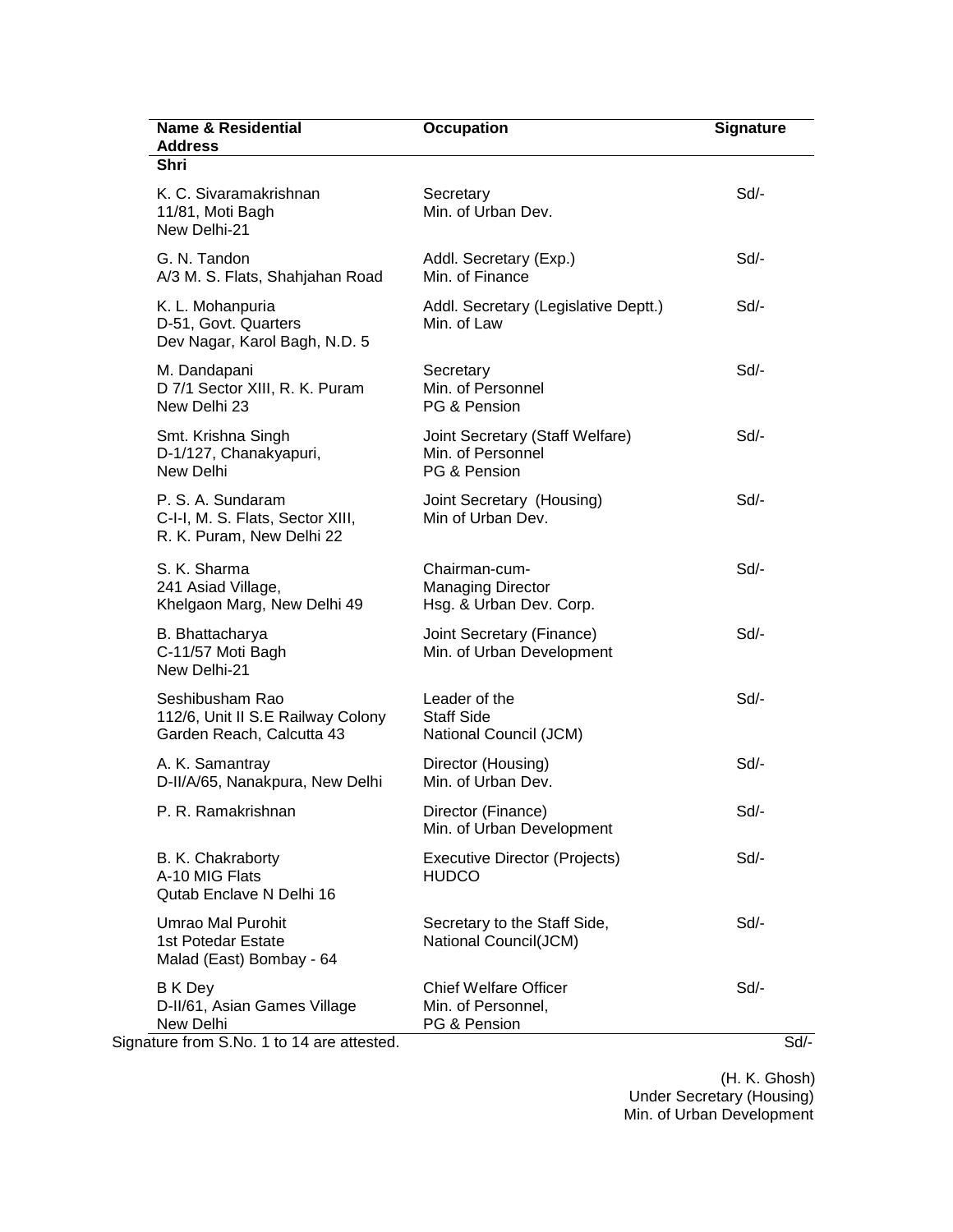# **RULES AND REGULATIONS OF CENTRAL GOVERNMENT EMPLOYEES WELFARE HOUSING ORGANISATION**

#### **Name of the Society and Address:**

1. The "Society" shall mean the "Central Government Employees Welfare Housing Organisation" established for the social welfare of the Central Government Employees and personnel of the Society (serving as well as retired/retiring), with the purpose of promoting, controlling and coordinating the development of housing at various selected stations throughout India, on "NO-PROFIT-NO-LOSS" basis. The Registered Office of the Society will be situated at the Union Territory of Delhi, and for the present it will function as "Nirman Bhavan", Maulana Azad Road, New Delhi-110 011.

# **General Body:**

- 2. (i) The General Body will comprise of 14 members mentioned in para 6 of the Memorandum of Association.
	- (ii) The membership of General Body shall not exceed 30.
	- (iii) The admission of new members or change in membership shall be decided and notified by Ministry of Urban Development from time to time.
	- (iv) The General Body shall meet as often as is considered necessary but not less than once a year.
	- (v) The General Body shall have powers and duties for the furtherance of the aims and objects of the Society and without prejudice to the foregoing shall carry out the following functions:
		- (a) To lay down general policy guidelines for the proper functioning of the Society within the aims and objects of the Society;
		- (b) To make, amend, alter Rules & Regulations of the Society;
		- (c) To consider and approve any matter brought before it for its consideration.

# **Members of the Governing Council:-**

- 3.(i) The Council shall consist of eleven members. All members of the Council shall also be deemed to be the members of the Society. The Ministry of Urban Development (MOUD) will notify the constitution of the Council from time to time. The Council shall consist of the following:-
	- 1. Secretary, Ministry of Urban Development, Ex-Officio President.
	- 2. Secretary (Expenditure), Ministry of Finance or his nominee, Ex-Officio Member.
	- 3. Secretary, Ministry of Law or his nominee, Ex-Officio Member.
	- 4. Secretary, Ministry of Personnel, or his nominee, Ex-Officio Member.
	- 5. Joint Secretary (Staff Welfare), Ministry of Personnel, Ex-Officio Member.
	- 6. Joint Secretary (Housing), Ministry of Urban Development, Ex-Officio Member.
	- 7. Joint Secretary (Finance), Ministry of Urban Development, Ex-Officio Member.
	- 8. Chairman & Managing Director, HUDCO or his nominee, Ex-Officio Member.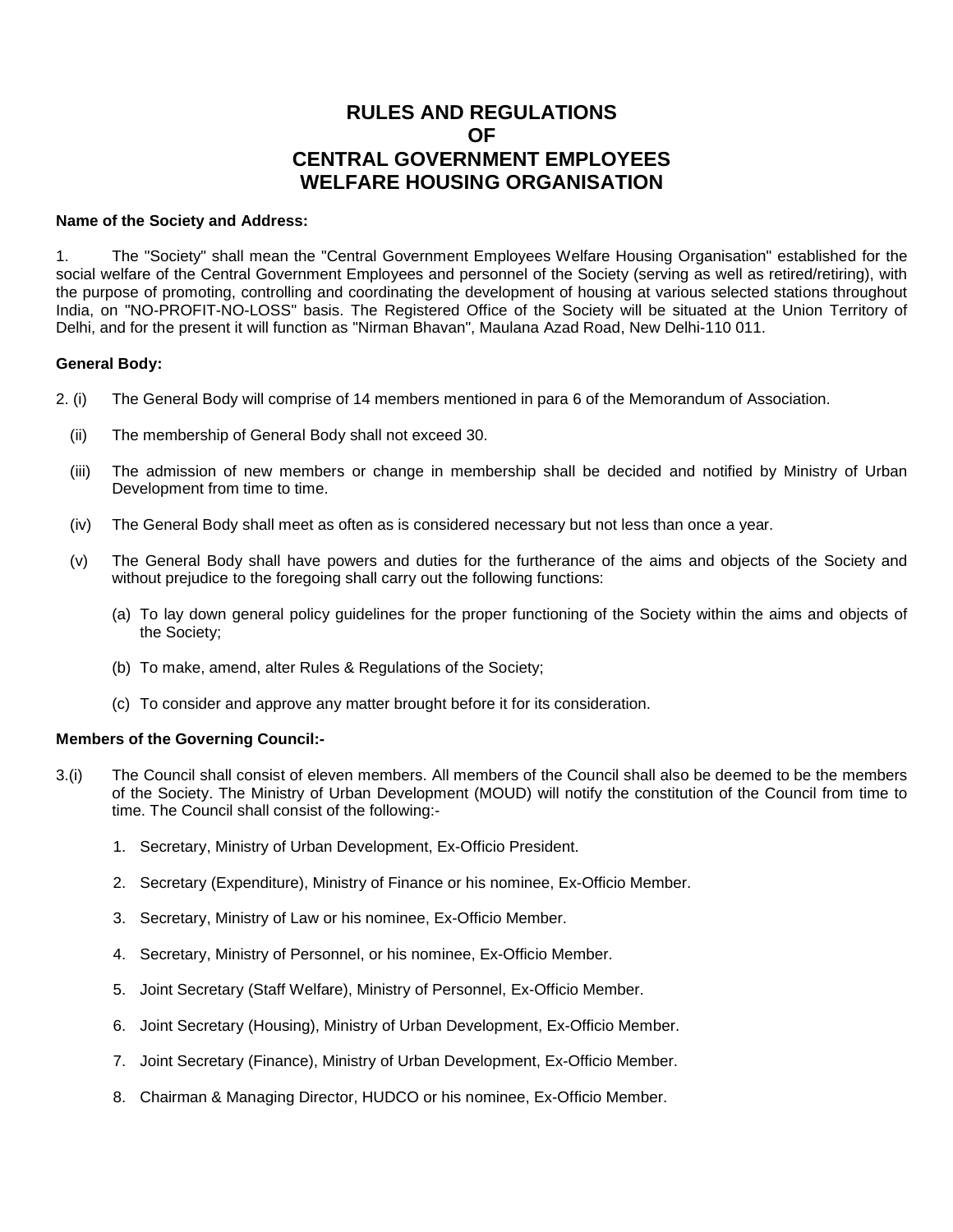- 9. A nominee of the National Council of JCM, Ex-Officio Member.
- 10. Chief Executive Officer of the Society, Ex-Officio Member.
- 11. Treasurer of the Society, Ex-Officio Member.

Within one year from the date of registration of the Society, MOUD may reconstitute the Council in terms of this Clause.

(ii) Every member of the Society shall be eligible to receive the Annual Report of the Society.

# **Subscription:**

3 (iii) No Subscription shall be paid to the Society by its members.

# **Functions and Powers of Governing Council:**

- 4. The Management of the Affairs of the Society shall vest in the Council. Without prejudice to the generality of the foregoing, the council shall carry on the following functions: -
	- (a) Manage and administer the affairs of the Society;
	- (b) Approve the requirement of staff and their terms and conditions of service;
	- (c) Lay down policy for investment of the surplus funds of the Society;
	- (d) Approve the Annual Budget and Accounts of the Society;
	- (e) Appoint the Auditors and fix their remuneration;
	- (f) Delegate its function and powers to the Executive Committee, Field Committees, Chief Executive Officer, Treasurer or any other officer(s) of the Society.

# **Meetings:**

- 5. The Council shall meet as often as is considered necessary by the President but no less than once a year. In the absence of the President, the senior most member of the council will act as President and preside over the meetings of the Council. The President or the senior most member of the Council acting as the President, will have a casting vote, the quorum for the meeting shall be four.
- 6. Once in a year, after the close of the financial year, a list shall be filed with the Registrar of Societies of the names, addresses and occupations of the members of the Council, then entrusted with management of the affairs of the Society as per Section 4 of the Societies Registration Act, 1860.
- 7. At least 7 days notice shall be given for the meeting of the Council.
- 8. An Extraordinary meeting may be called by the Council at any time or may be called on a demand/approval of not less than four members of the Council for a special purpose which shall be notified.
- 9. An annual General Meeting of the Society shall be held within six months of the close of the financial year of the Society at such date, time and place as may be determined by the President of the Council.

# **Passing of Resolution by Circulation:**

10. Save as otherwise expressly provided in these Rules, a Resolution in writing circulated to all the members of the Council or of the Executive Committee, as the case may be, for the time being entitled to attend the meeting of the Council or the Executive Committee and approved by a majority, shall be as valid and effectual as if it had been passed at a meeting of the Council or Executive Committee, duly convened and held.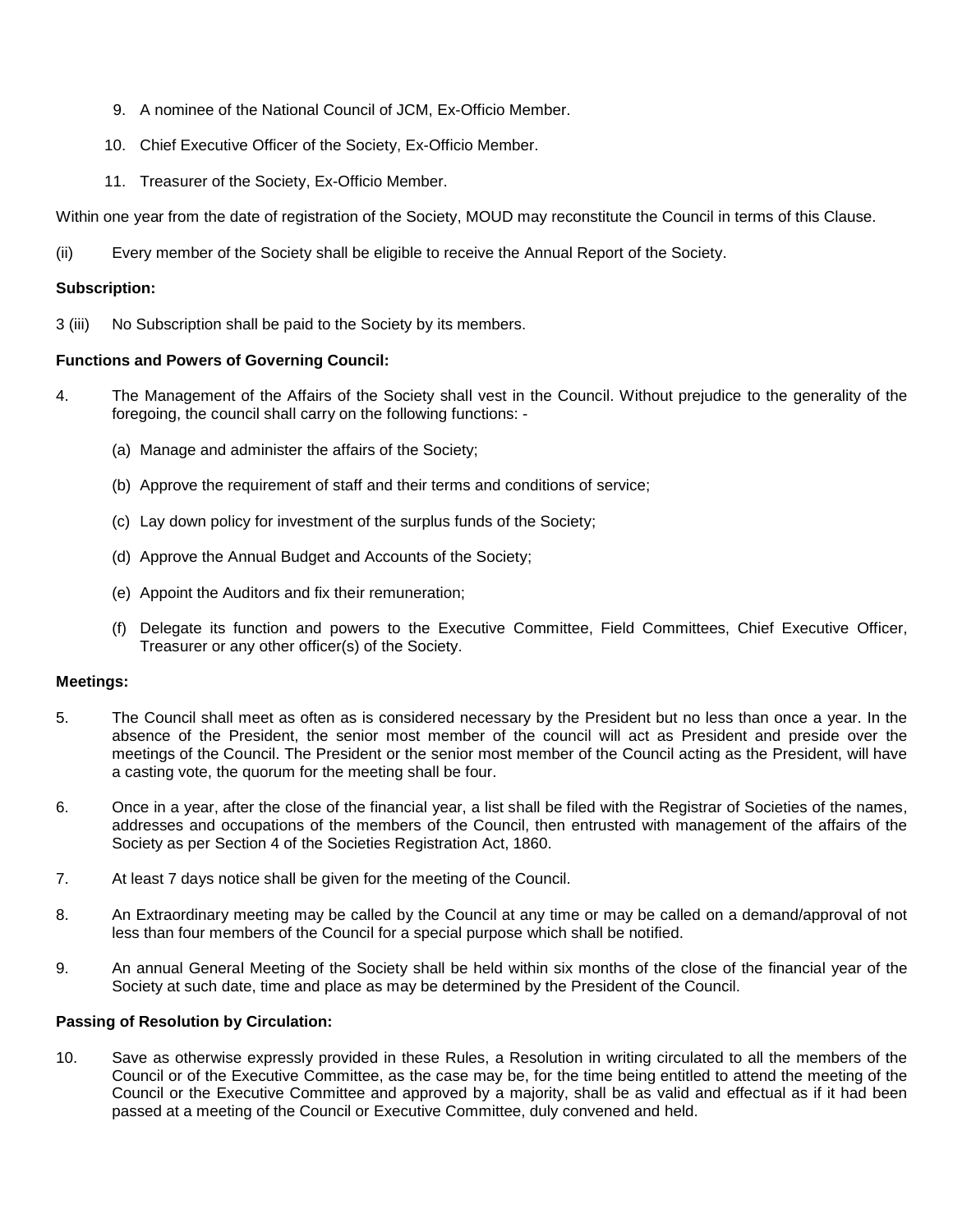# **Executive Committee:**

11. The Executive Committee of the Society shall be composed of the following, who will be ex-officio members:-

| (i.)    | Joint Secretary (Housing),<br>Ministry of Urban Development     | Chairman         |
|---------|-----------------------------------------------------------------|------------------|
| (ii.)   | Joint Secretary (Finance),<br>Ministry of Urban Development     | Member           |
| (iii.)  | Joint Secretary (Staff Welfare)<br>Ministry of Personnel & Trg. | Member           |
| (iv.)   | Nominee of HUDCO                                                | Member           |
| (V.)    | Nominee of National Council of JCM                              | Member           |
| (vi.)   | Representative of State-Level<br><b>Advisory Committee</b>      | Member           |
| (vii.)  | Treasurer                                                       | Member           |
| (viii.) | <b>Chief Executive Officer</b>                                  | Member-Secretary |

# **Functions of Executive Committee:**

- 12. (a) Subject to any special directions issued by the Council, the Executive Committee shall prepare Housing Schemes to meet the housing needs of the CGEs, both serving, retired and retiring and consider and deal with day-to-day work of the Society.
	- (b) Frame rules or guidelines, inter alia, for regulating
		- (i) Registration of the applications for houses, in consonance with the object clause in the Memorandum of Association of the Society.
		- (ii) Housing Schemes;
		- (iii) Stations/Towns where Housing Schemes may be undertaken;
		- (iv) Deposits and payments by the applicants. A non-refundable admission fee of Rs.100/- may be charged from the applicants. The applicants shall not claim membership of the Society as a matter of right;
		- (v) Withdrawal of Applications;
		- (vi) Penalties to be levied;
		- (vii) Allotment of houses;
		- (viii) Disposal of houses by allottees;
		- (ix) Maintenance of common service in the Housing Schemes;
		- (x) For providing cash loans to CGEs etc;
		- (xi) Any other matter.
	- (c) The Executive Committee shall consider and scrutinise the accounts and finances of the Society and report to the Council.
	- (d) Sanction expenditure on miscellaneous contingent items within the approved budget estimates and limits laid down by the Council. The Executive Committee may delegate the powers to sanction expenditure to the Chief Executive Officer of the Society, if necessary.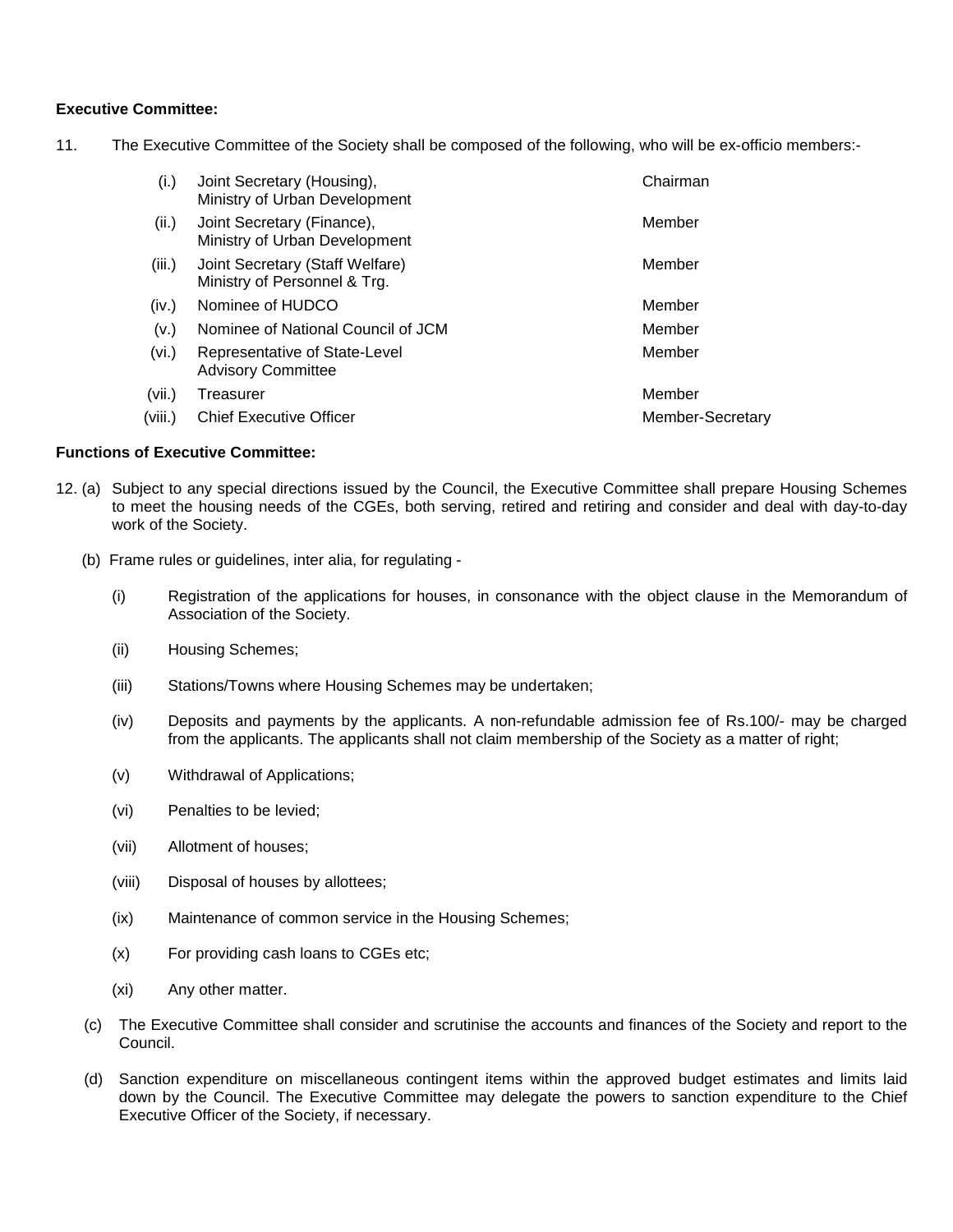- (e) Invest the surplus funds as per policy laid down by the Council, draw, make, accept endorse, discount, execute and issue promissory notes, Bills of Exchange and other negotiable or transfer instruments.
- (f) Appoint the required staff as approved by the Council.
- (g) The Executive committee will deal with all other matters entrusted to it by the Council.
- (h) Maintain a close watch on the construction and development work of the Society and on the working of the Field Committees and ensure that the development work, construction and inspection schedules and other activities are proceeding according to the time frame laid down.
- (I) The Executive Committee may appoint Sub-Committees as it may deem necessary to deal with specific subjects on its behalf.
- **(**j) The Executive committee will negotiate with State Governments and/or Public and private agencies and/or land owners, cooperatives, for acquiring land, building/flats and determine the compensation/price to be paid.
- (k) Borrow money with or without security.

#### **Executive Committee Meetings:**

13. The Executive Committee shall meet as often as is considered necessary by the Chairman but not less than once in a quarter. The chairman or in his absence, the senior most member of the Executive Committee, shall preside over the meetings and have a casting vote. Four members present shall form the quorum.

#### **Advisory & Field Committees:**

- 14. (i) The Council may appoint State-level Advisory committees of three to five members consisting of nominees of MOUD, JCM and Zonal/Regional Chief of HUDCO. A nominee of MOUD shall be the Convenor of each such Committee. The Advisory Committee shall provide necessary feed-back on the housing needs of the Central Government Employees residing in its area and help the Executive committee in formulating and promoting Housing Schemes.
	- (ii) The Council may also appoint Field Committees consisting of at least three members for undertaking and implementing the Housing Schemes. The members of the Field Committee shall be a nominee of MOUD, JCM, an Engineer and/or an Official of finance discipline. The MOUD's nominee shall be the Convenor of the Field Committee.

#### **Chief Executive Officer (CEO):**

- 15. A full time (CEO) of the rank not below that of the Director in Government of India shall be appointed by MOUD. He will conduct the normal day-to-day administration/business of the Society and shall act as the Secretary to the Council and the Executive Committee.
- 16. Without prejudice to functions as stated above, the Chief Executive Officer shall-
	- (a) be responsible to the Council through the Executive Committee for the discharge of all duties assigned to him.
	- (b) bring to the notice of the Council or Field Committees or such other committee or Sub-Committee that may be appointed, on all matters requiring action by them.
	- (c) unless prevented by illness or excused from attending by the President of the Council or Chairman of the Executive Committee, as the case may be, attend all such meetings of the Council/Executive Committee etc, and record Minutes of such meetings.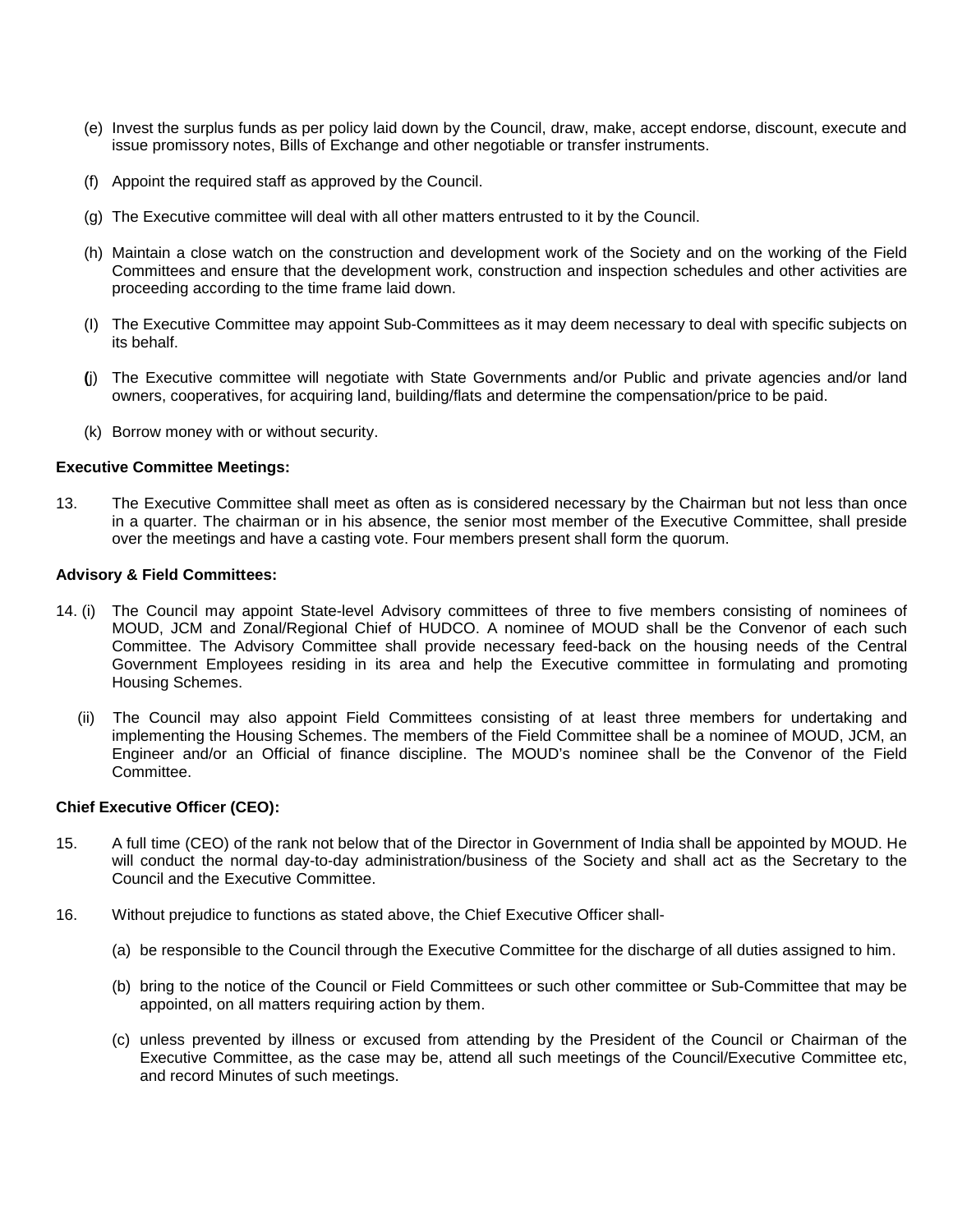- (d) conduct all correspondence and execute all Contracts on behalf of the Society.
- (e) be responsible to the Council and Executive Committee for all sums of money received from beneficiaries of the Schemes undertaken by the Society.
- (f) deposit any money received by the Society, handle account without delay whenever he acts as a Treasurer.
- (g) keep a close liaison with Central Government, State Government and other agencies, connected with the housing activities.
- (h) oversee and ensure quality control in construction, carry out maintenance of construction and inspection schedules.

#### **The Treasurer:**

17. A Treasurer, not below the rank of Deputy Financial Advisor in the Government of India will be appointed by MOUD and he will be responsible to CEO.

#### 18.1 **The Treasurer shall :-**

- (a) attend all meetings of the Council and Executive Committee unless prevented by illness or excused by its Chairman and will supply such information of accounts and finances of the Society as may be required.
- (b) be responsible to see that all contributions by beneficiaries and the Society's Schemes are duly collected and funds disbursed as per directions of the Council/Executive Committee. He will ensure proper and due precautions for the safe custody of Cash, Cheque Book, seal and securities of the Society. Deposit money received into the Society's banking account without delay.
- (c) prepare periodical returns of the financial activity of the Society for perusal of the Council/Executive Committee/CEO. He will also make financial analysis on any aspect of the working of the Society when called upon to do so.
- (d) prepare Annual Budget and Final accounts of the Society.
- (e) supervise working of the Accounts staff.

#### 18.2 **Powers of President:**

The President shall exercise such powers as may be delegated by the Governing Council from time to time.

#### **19. Source of income and Utilisation of funds:-**

The funds of the society shall consist of the following:-

- i) Grants made by the Government for the furtherance of the objects of the Society;
- ii) Receipts of the Society from other sources, including money borrowed with or without security;
- iii) Income from investments;
- iv) Contributions from other sources;

#### **Banking Arrangements:**

20. The Society will operate Bank Account with a Nationalised Bank(s) approved by the Council. The Bank account will be operated by the Treasurer and Chief Executive Officer of the Society jointly or such other officer(s) as may be approved by the Council.